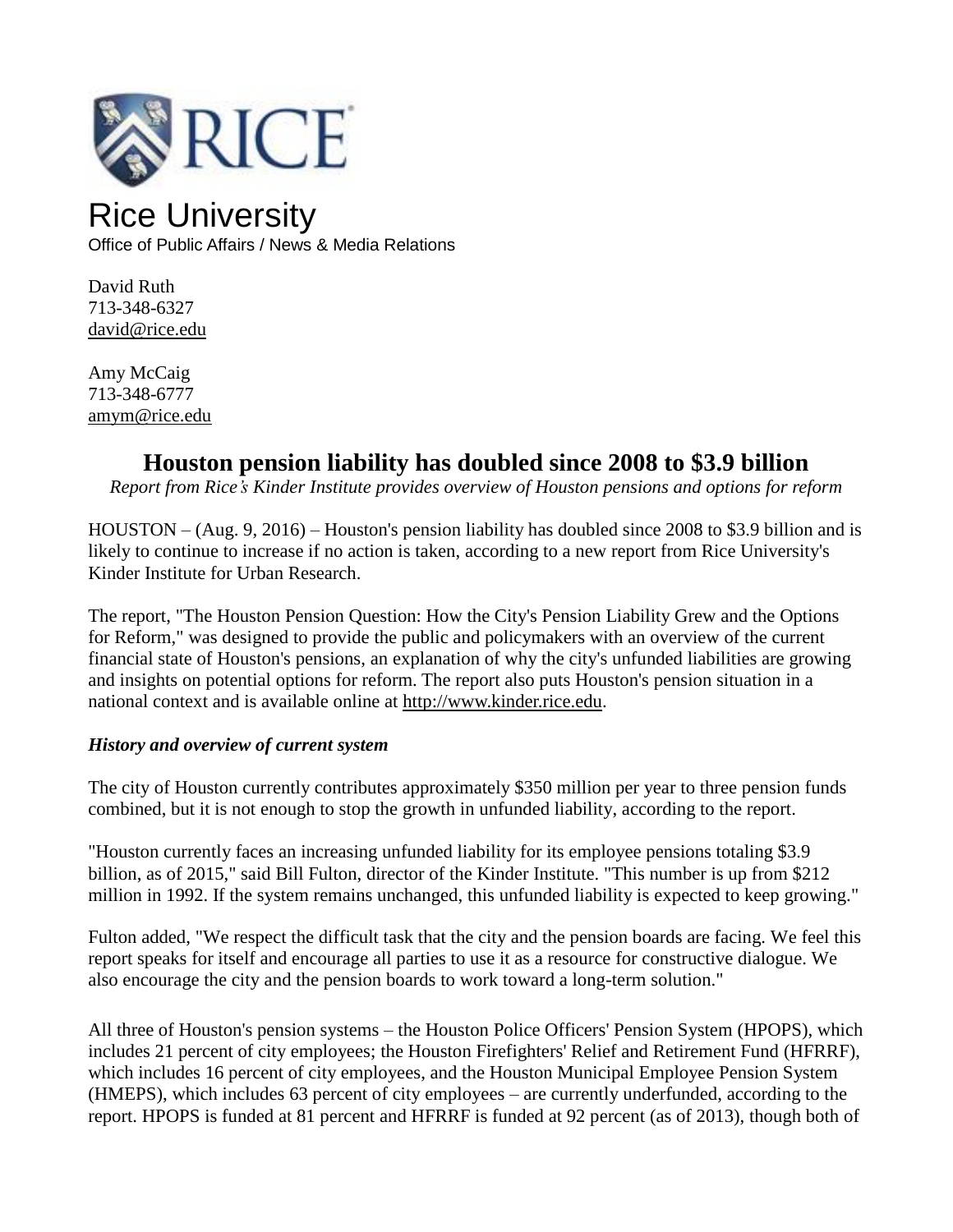these funding levels are favorable compared to the national average, which is 74 percent for large state and local plans. HMEPS is funded at 54 percent, well below the national average. This underfunding is the result of several trends, including annual payments below the amount required to maintain steady funding levels and assumed rates of investment returns that are higher than the national average and higher than recent experience.

The report said that each pension plan will require a separate set of solutions because of the different sources of their underfunding. The problems with the municipal employees pension fund are a result of the long-term unfunded liability, while the cost of the police and fire plans is driven by the relatively high annual cost of providing pensions.

#### *Options for reform*

The report outlined four options for reform.

#### **1) Increase city's financial commitment to the pension systems.**

This option would meet current obligations and pay down the unfunded liability. However, this would require the city to increase its revenue or divert funds from other uses, which could affect the city's ability to provide other public services.

# **2) Require larger employee contributions.**

In Houston, HMEPS members contribute 2.8 percent of their salary – nearly 5 fewer percentage points than the national average (7.6 percent individual contributions) with regard to employee contributions. HFRRF and HPOPS pay 9 percent and 9.3 percent, respectively (close to the national average of 9.6 percent). Increasing HMEPS contributions to the national average would help. However, without an increase in wages, this amounts to a decrease in employee compensation and may reduce the quality of worker the city can attract.

# **3) Switch to a defined contribution system or "hybrid" defined benefit-defined contribution system for new hires.**

This change would shift the financial risk from the employer to the employee for newly hired workers. At the time this change occurs, existing employees are typically legally protected to continue with the original defined benefit plan. This option may be attractive to short-term or younger workers, since the benefits associated with defined contribution plans accrue evenly over a worker's career and are more portable. However, switching to a defined contribution system does not address the previous unfunded liability.

# 4) **Reduce benefits for current employees.**

Although cities are usually legally prohibited from cutting benefits for current and former employees, there is flexibility with annual Cost of Living Adjustments (COLA). A reduction in COLA can immediately reduce the unfunded liability. While this can reduce financial obligations over time, it is a decrease in compensation to employers and could mean that retiree income loses ground to inflation over time. Changes to the Deferred Retirement Option Program (DROP), which allows retirement-eligible employees to claim pension benefits while continuing to work, would likely result in smaller savings but could be part of an overall solution.

#### *Houston's system in a national context*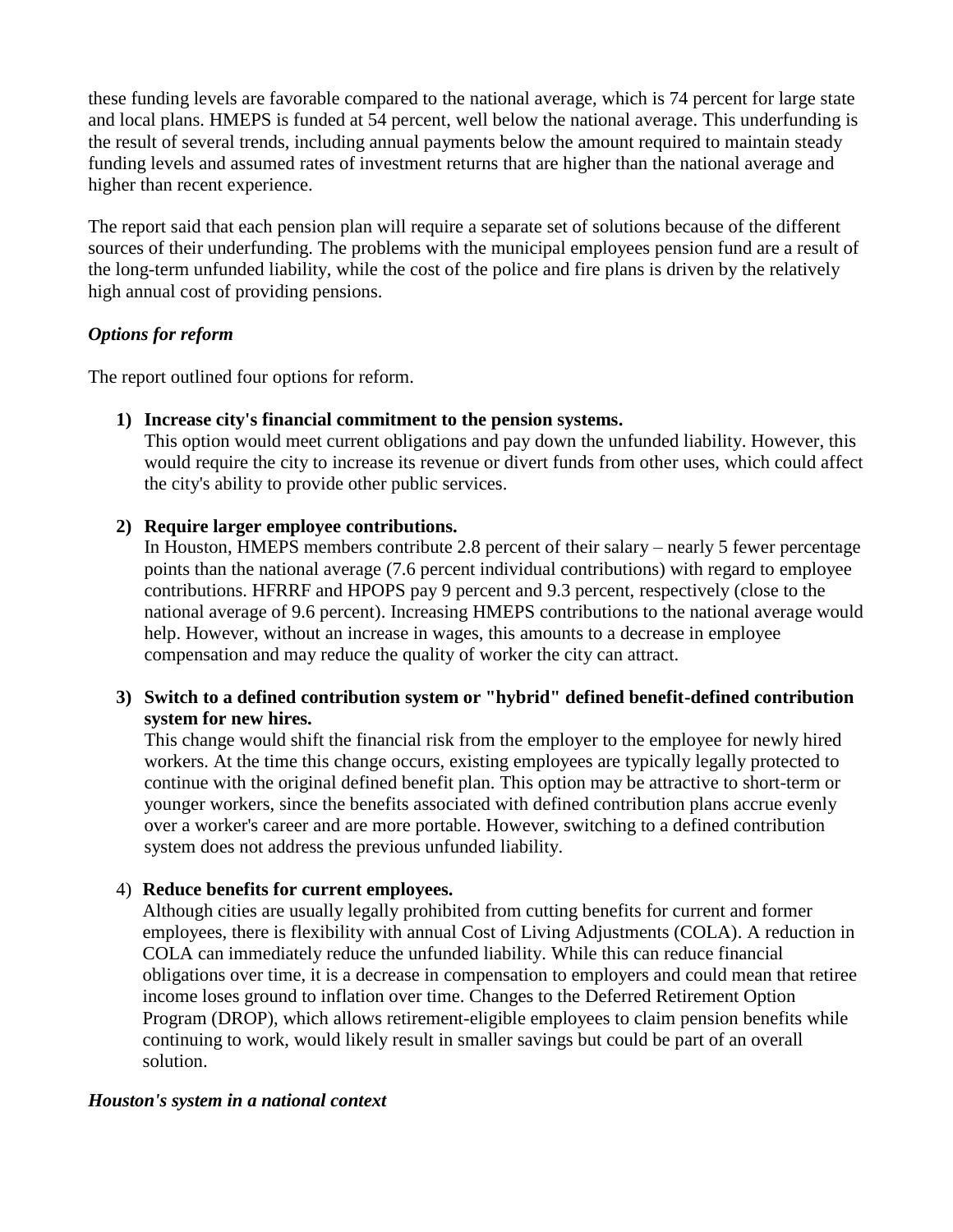According to Fulton, Houston's pension benefits can be described as being "on the high side of normal" and the city's current pension liability is not out of line with other large cities nationally. But all cities face a growing unfunded liability problem.

"Houston is not alone as it works to rein in pension costs," Fulton said. "Across the country, cities have taken a range of steps to deal with the rising costs of worker retirement benefits."

The report focuses on five other cities – Phoenix; Jacksonville, Fla.; San Diego; Baltimore; and Fort Lauderdale, Fla. – and highlights the steps they have taken to handle the same challenge Houston faces. The report notes that while it is unlikely that Houston would adopt the same exact reform package as any of the five other cities, the case studies are meant to foster conversation about the desirability and effect of different reforms in Houston.

"These cities were chosen for their geographic and political diversity, as well as the variety of different techniques they employed as they all sought to address the same basic challenge," Fulton said.

#### **1) Phoenix**

The city of Phoenix is addressing its pension issue with an increase in employee contributions and an adjustment in the pension plan that includes a hybrid option with a traditional pension and the incorporation of a defined contribution plan. The unfunded liability should be paid off by 2040.

#### 2) **Jacksonville**

The city of Jacksonville is addressing its pension issue with an increase in employee contributions, a reduction in pension benefits and an acceleration of the city's payment toward the unfunded liability. By 2046, the unfunded liability should be paid off.

#### **3) San Diego**

The city of San Diego is addressing its pension issue with a reduction in pension benefits and the introduction of a 401K retirement plan for new hires. While this does not shrink the existing liability, it slows its growth as new employees are on a different plan. In addition, the city has committed to making increased payments to ensure the unfunded liability should be paid off by 2045.

#### **4) Baltimore**

The city of Baltimore is addressing its pension issue with a reduction in pension benefits, the introduction of a 401K hybrid retirement plan and increased employee contributions. The unfunded liability should be paid off by 2039.

#### **5) Fort Lauderdale**

The city of Fort Lauderdale is addressing its pension issue with the introduction of a 401K retirement plan. While this does not shrink the existing liability, it slows its growth as new employees are on a different plan. The city also introduced a \$146.4 million pension bond to pay down the city's unfunded pension liability. The unfunded pension liability should be paid off by 2042.

Fulton said that while there is no "magic solution" to Houston's pension problems, a resolution will likely require a multifaceted approach involving both the city and its workers.